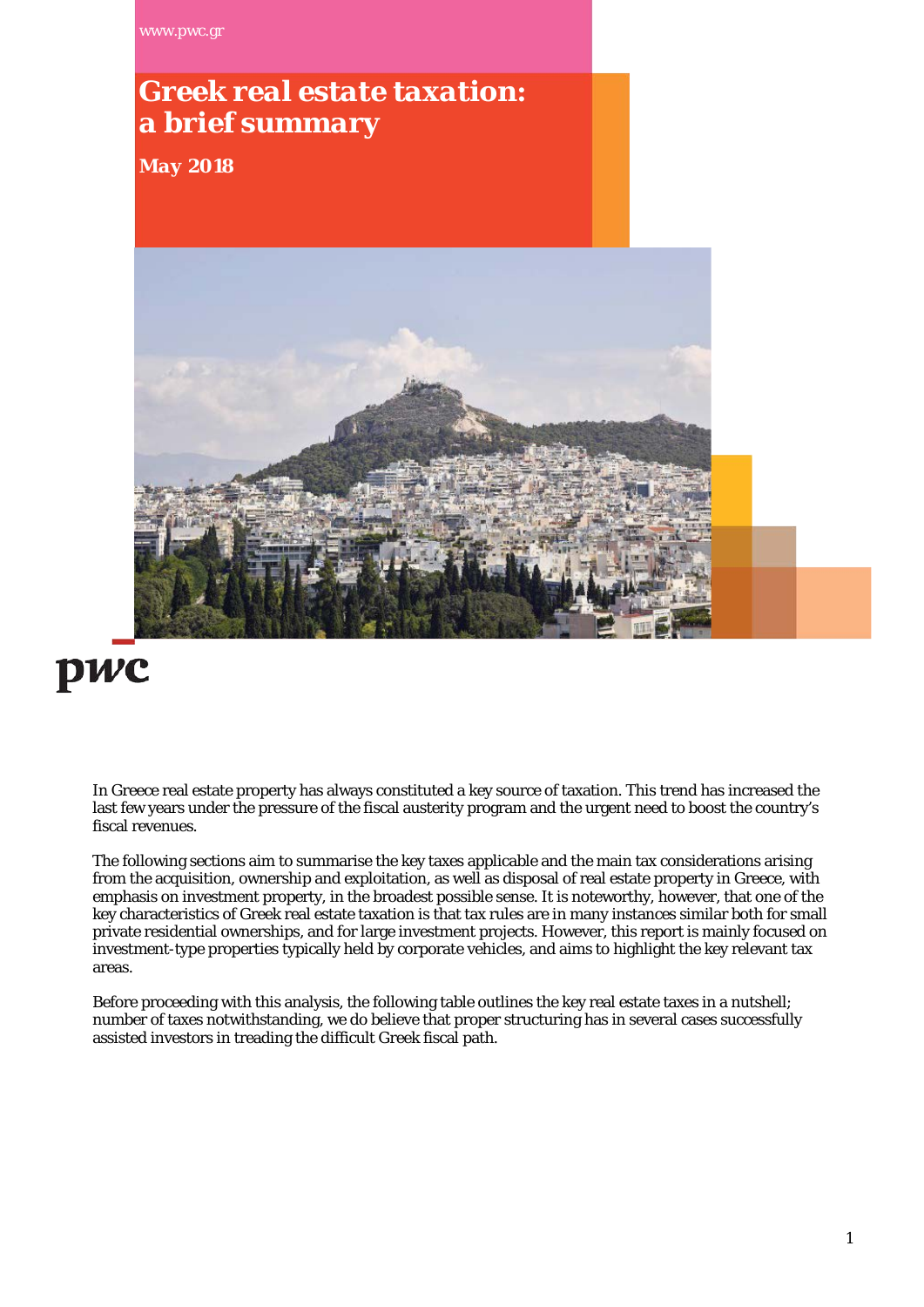| <b>Tax Description</b>                                    | Rate                                                | <b>Tax Base</b>                                                                                                                          | <b>Comments</b>                                                                                                                                                                                                                                                                                                                                                                                                                                                                                                                                                                                                                                                                                                                   |
|-----------------------------------------------------------|-----------------------------------------------------|------------------------------------------------------------------------------------------------------------------------------------------|-----------------------------------------------------------------------------------------------------------------------------------------------------------------------------------------------------------------------------------------------------------------------------------------------------------------------------------------------------------------------------------------------------------------------------------------------------------------------------------------------------------------------------------------------------------------------------------------------------------------------------------------------------------------------------------------------------------------------------------|
| <b>Corporate Income Tax</b>                               | 29%                                                 | Normal taxable profits of<br>company, including gains from<br>sale and rental income                                                     | To be noted that the said rate<br>may be reduced to 26% as<br>from FY19 subject to the Greek<br><b>State meeting several</b><br>conditions (Law $4472/2017$ ).                                                                                                                                                                                                                                                                                                                                                                                                                                                                                                                                                                    |
| <b>Dividend WHT</b>                                       | 15%                                                 | Dividends distributed by Greek<br>companies                                                                                              |                                                                                                                                                                                                                                                                                                                                                                                                                                                                                                                                                                                                                                                                                                                                   |
| <b>Real Estate Transfer Tax</b>                           | 3.09%                                               | On the higher between market<br>and objective value of real estate<br>property                                                           | Normally, the transfer cost is<br>increased by various incidental<br>transfer costs (such as land<br>registry, notarial fees) -<br>however, such costs do not<br>apply when shares in a real<br>estate rich company are<br>transferred                                                                                                                                                                                                                                                                                                                                                                                                                                                                                            |
| VAT                                                       | 24%                                                 | Transfer value for "new<br>buildings" (subject to certain<br>caveats)                                                                    | This is a tax that applies to<br>new buildings; where VAT<br>applies there is no Real Estate<br><b>Transfer Tax.</b>                                                                                                                                                                                                                                                                                                                                                                                                                                                                                                                                                                                                              |
| <b>Uniform Real Estate</b><br><b>Property Tax (ENFIA)</b> | $0,0037-11,25 \text{ } \in$ /sq.<br>(principal tax) | By multiplying the square<br>meters of the land by the<br>principal tax and other<br>coefficients affecting the value of<br>the property | Imposed on an annual basis.<br>Moreover, a supplementary<br>tax is calculated for legal<br>entities holding real estate<br>property in Greece at a<br>standard rate of 5.5% on the<br>total tax value of the subject<br>property rights. For<br>companies, which self- use the<br>property for the exercise of<br>their commercial activity the<br>supplementary tax is reduced<br>to 1‰. For individuals the<br>supplementary tax is imposed<br>at a progressive tax rate<br>ranging from 0,1% to 1,15%<br>and provides for a tax free<br>amount of 200.000 € of the<br>total value of property rights<br>subject to EN.F.I.A., excluding<br>the value of plots outside<br>urban planning (agricultural<br>plots) for year 2018. |
| <b>TAP</b><br>(municipal duty)                            | $0.025\% - 0.035\%$                                 | Objective (i.e. minimum tax<br>value) of real estate property                                                                            | Municipal duty charged<br>through electricity bills                                                                                                                                                                                                                                                                                                                                                                                                                                                                                                                                                                                                                                                                               |
| Special 15% tax                                           | 15%                                                 | Objective (i.e. minimum tax<br>value) of real estate property                                                                            | Normally is imposed only on<br>cases of inadequate disclosure<br>of ultimate individual owners<br>of the real estate property                                                                                                                                                                                                                                                                                                                                                                                                                                                                                                                                                                                                     |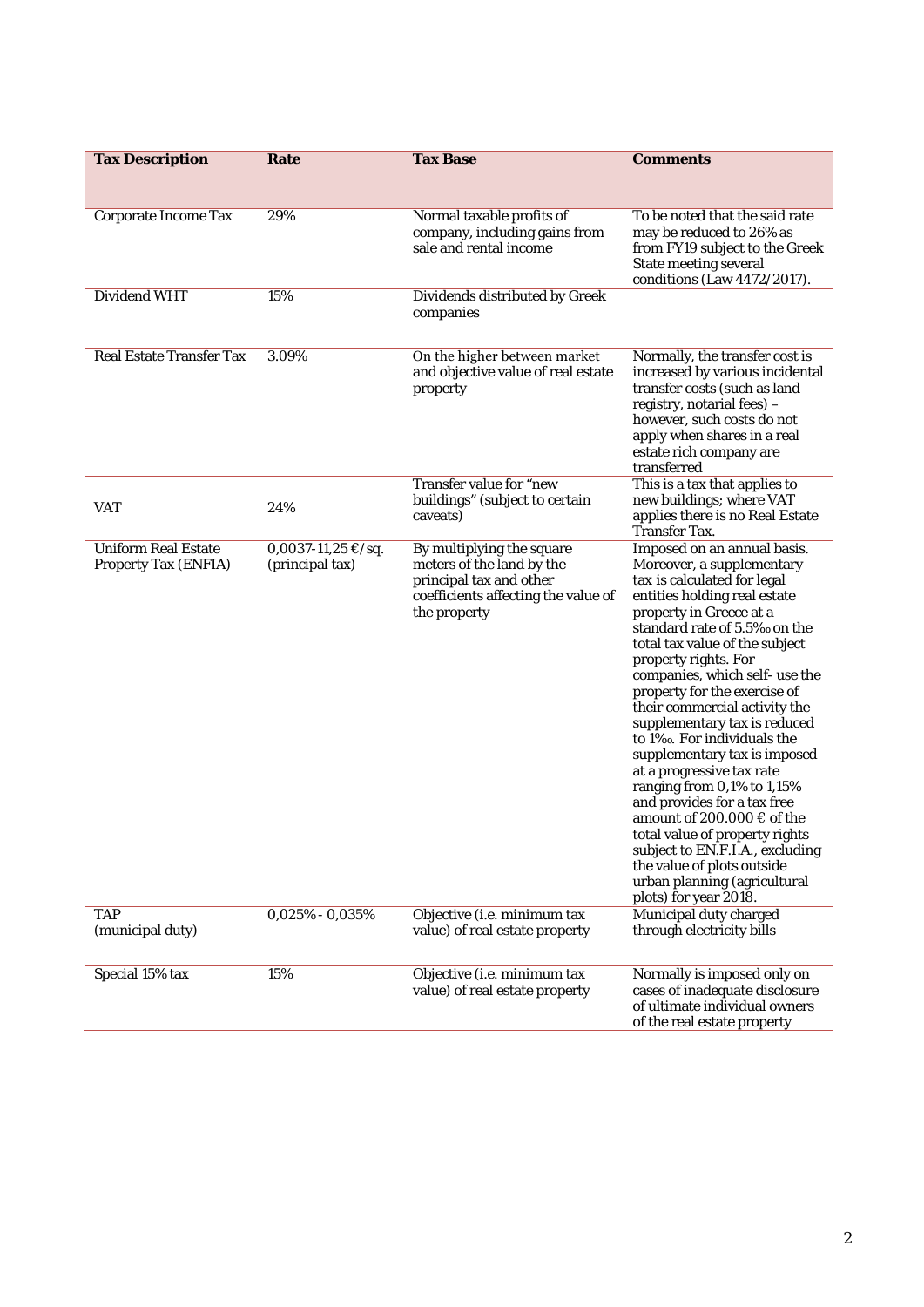## *Taxes on acquisition*

#### **VAT**

A 24% VAT applies on the sale of new buildings in Greece by persons subject to VAT. The taxable value is the price that the taxable person received or is deemed to receive or is anticipated to receive, increased by any additional provision connected with the abovementioned transaction. Certain minimum values may apply depending on the case.

In particular, a supply of real estate subject to VAT is considered to be the transfer for consideration of ownership or rights in rem of buildings or part of buildings and the land on which they stand, before their first occupation. The above transaction is taxable only when the following conditions are fulfilled:

- The person who transfers is a taxable person, or anyone who carries out, on an occasional basis, the aforementioned transaction on condition that he opts for the standard VAT regime;
- The construction licence is issued after January 1, 2006

The tax liability arises and the VAT is due in a lump sum payment at the time of signature of the final contract.

#### **Real estate transfer tax**

Any transfer of real estate which is not subject to VAT is subject to Real Estate Transfer Tax. The real Estate Transfer Tax rate applicable is 3% on the higher between market and objective value of real estate property. The "objective value" is a tax value per property calculated based on a number of pre-determined criteria.

Such cost is further increased by fees such as municipal tax (3% of the amount of Real Estate Transfer Tax), notarial, land registration, legal which may still account for a percentage (between approx. 1-2%) of the transaction value. However, for large investment properties, it is not uncommon that transfers are carried out by way of a share deal, which is, unlike other countries, not subject to any real estate transfer tax in Greece.

#### *Taxes on operation*

#### **Income taxation**

Rental income earned by individuals and companies is subject to Greek income tax. For individuals, the tax is computed according to a progressive tax scale which reaches up to 45%.

In addition to the income tax due, rental income is also subject to a solidarity contribution which is computed according to a progressive tax scale up to 10%. The solidarity contribution is imposed on the total of the income realised by the individual.

Rental income is part of the normally taxable income of any corporation. Corporate tax rate is currently 29%, while a 15% dividend WHT applies; foreign investors owning Greek companies through an EU-based company may benefit from the Parent – Subsidiary Directive exemption in which case no dividend WHT would apply.

Greek companies are allowed to perform tax deductible depreciation on the buildings' (but not land) acquisition cost. The rate is currently set (for properties acquired after 1.1.2013) to 4% for buildings in general. Moreover, interest that finances real estate acquisition is in general deductible; however, Greek thin-capitalisation rules restrict interest deductions exceeding 30% of a company's tax adjusted EBITDA. However, no such restriction applies if the total annual net interest expense of the subject company is below EUR 3m. Thus, leveraging a Greek real estate company may typically significantly reduce local income tax exposure.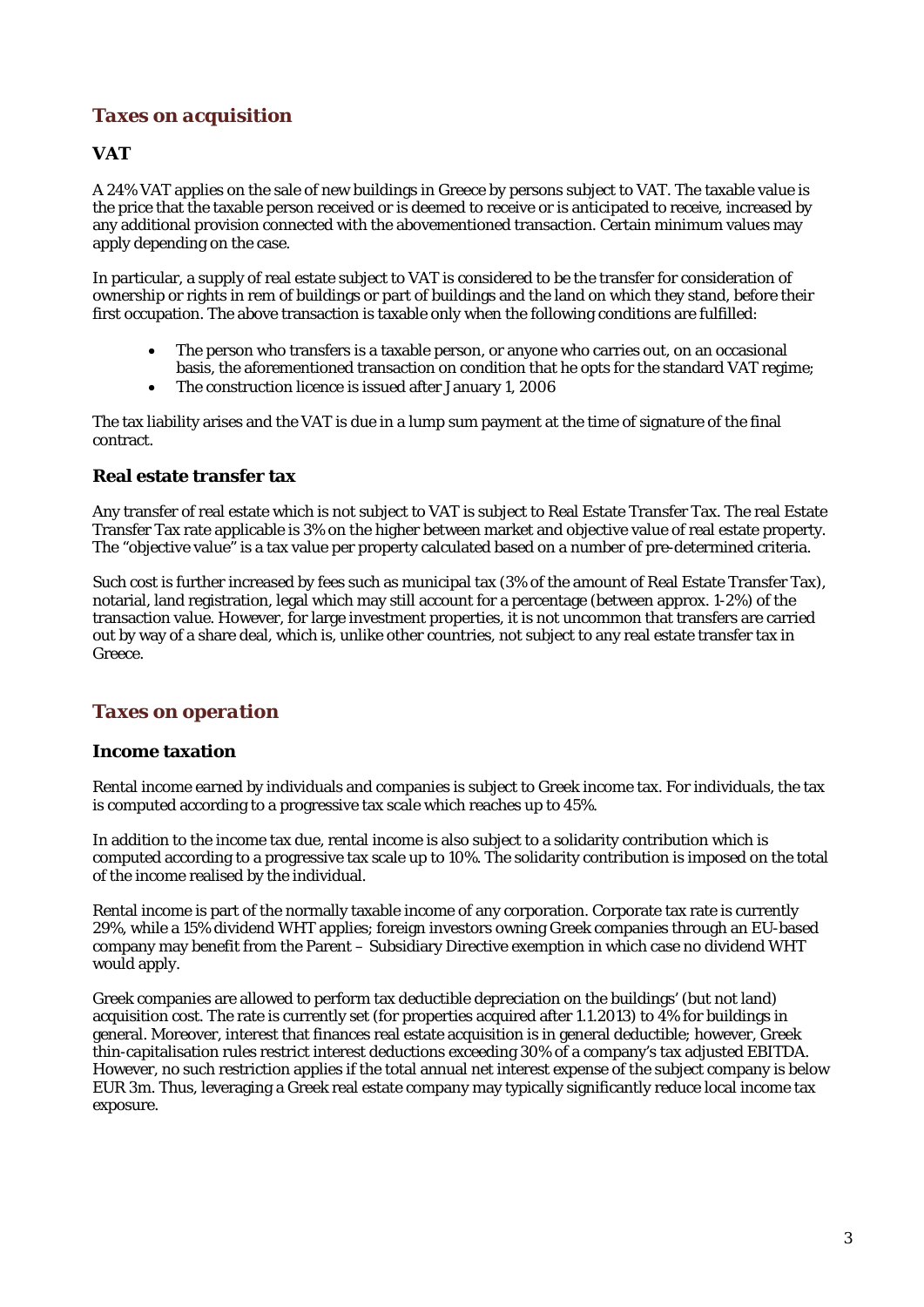#### **Stamp duty**

Rentals (with the exception of residential properties) are subject to a 3,6% stamp duty. However, further to the introduction of VAT election for professional leases (see below), lease contracts subject to VAT will be exempt from stamp duty.

This may constitute a significant incentive for owners to make the election and impose VAT on rentals.

#### **VAT**

As of 2013, owners are permitted to make an election and subject professional lease contracts to VAT at the standard 24% rate.

#### *Taxes on ownership*

#### **Uniform Real Estate Property Tax ("ENFIA")**

The ENFIA takes the form of a principal tax per real estate property and a supplementary tax on the total value of the real estate property. More specifically, the UREPT is imposed on property rights (e.g. full/bare ownership, usufruct rights) on real estate property located in Greece which are owned by individuals or legal entities or other entities as at 1st January of each year, irrespective of potential amendments taking place during the year and of the transfer of ownership title.

The principal tax on buildings is calculated by multiplying the square meters of the building by the principal tax ranging from 2-13€/sq. and other coefficients affecting the value of the property (e.g. location, use, flour of the property).

The principal tax on land is calculated by multiplying the square meters of the land by the principal tax ranging from 0,0037-11,25 €/sq. and other coefficients affecting the value of the property (e.g. location, use of the property).

Moreover, for companies the supplementary tax is calculated at a standard rate of 5.5‰ on the total tax value of the subject property rights. This rate is reduced to 1‰ in relation to properties that are self-used by the entity for its commercial/business activity subject to ENFIA. The supplementary tax on individuals is imposed at a progressive tax rate ranging from 0,1% to 1,15% and provides for a tax free amount of 200.000  $\epsilon$  of the total value of property rights subject to EN.F.I.A., excluding the value of plots outside urban planning (agricultural plots) for year 2018.

As at May 2018 a large project is currently underway whereby Greek tax authorities are re-assessing the tax value (objective values) of real estate properties across Greece. One finalised (expected within 2018), there may be also some changes in the applicable tax rates).

#### **Municipal Real estate duty – Telos Akinitis Periousias (TAP)**

Real estate ownership is further subject to a real estate duty, currently calculated in a range of 0.025% to 0.035% on the objective value of the real estate property; such is defined according to the "area prices" and the "age coefficient" applicable on the respective property, depending on the area where the real estate property is situated.

#### **Certain exemptions are granted from TAP in the following cases:**

- Buildings under construction, for a seven-year period following the granting of the construction licence, or until they are rented or in any other way used prior to the lapse of such a seven-year period.
- The commonly-used sections of residential buildings.
- Buildings characterised as historical monuments.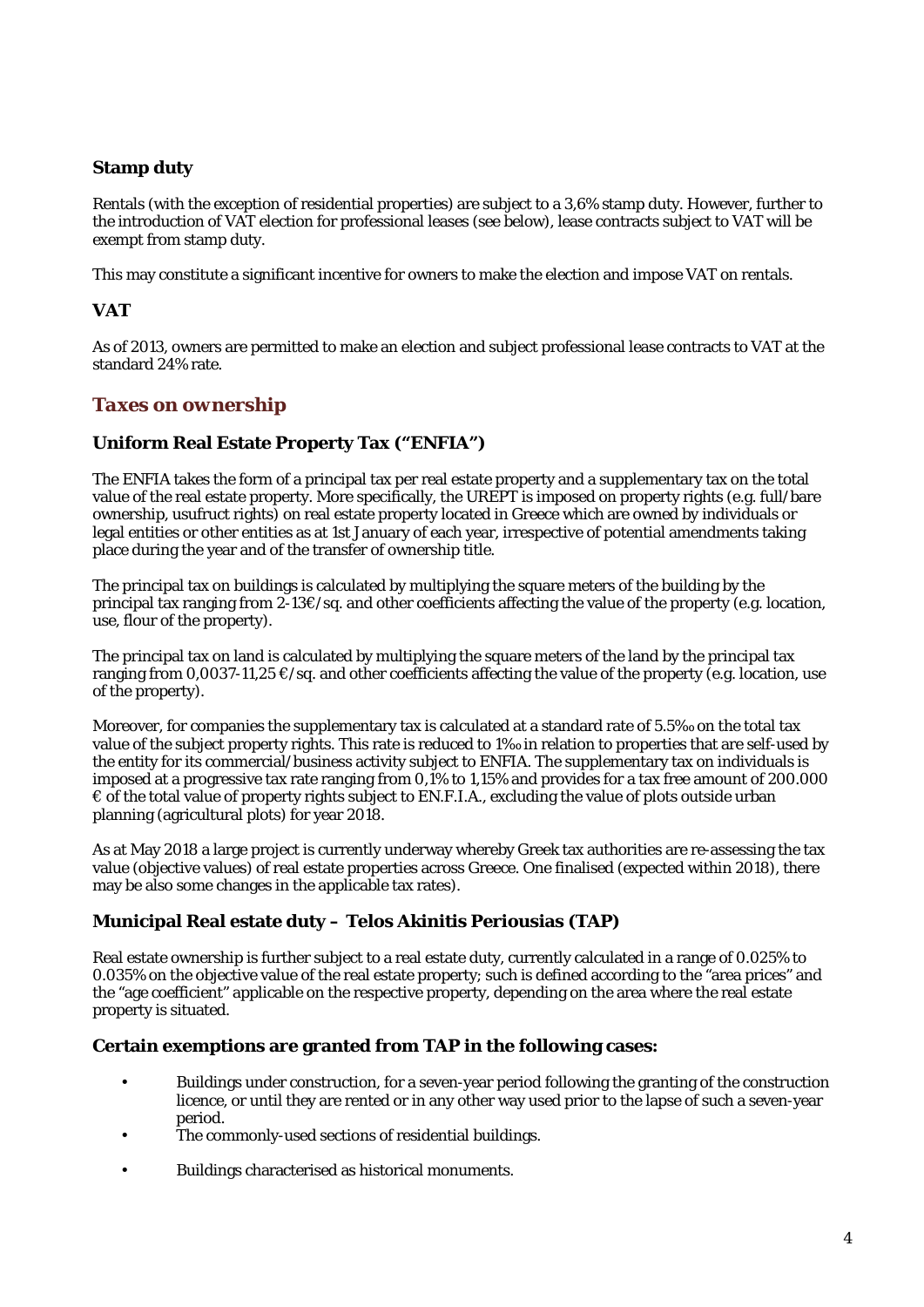TAP burdens the owner of the real estate, and is included for payment in the electricity bills, unless such bill is issued in the name of the tenant of the real estate, in which case TAP is paid by the latter and is deducted through the agreed monthly rental. This duty is a municipal duty.

Apart from TAP, there are several other municipal duties that may be imposed based on activity, region and other factors (e.g. duties on the right to use communal space, some special hotel duties)

#### **Tax on electrified spaces**

Based on the provisions of article 10 of L. 1080/1980, the municipalities may levy a tax on real estate connected to the grid, the collection of which is effected through the electricity bill and is calculated by multiplying the real estate's square meters by a rate determined by the municipal or community council ranging between 0,018 –0,073  $\epsilon$ . The said rate can be increased every year up to 20%.

#### **Special tax on real estate property (SRET)**

Designed to deter Greek taxpayers from avoiding disclosure of their real estate property through use of offshore vehicles, this is a tax that applies to all companies owning real estate in Greece, unless they can fall into one of the exemptions that aim to single out the non-disclosure cases. If no exemption can be achieved, the company must pay an annual 15% tax on the objective value of the property.

#### **Key exemptions include:**

- Companies with registered shares all the way up to an individual, provided that the companies are resident in Greece or in another country (with the exception of certain non-cooperative states – see below) and the ultimate individual shareholders maintain a Greek tax registration number.
- Companies owned by banks and institutional investors, without having the obligation to disclose their ownership up to the individual, provided that the latter are not established in countries defined as non-cooperative states and are supervised by a recognised supervisory authority of the respective state. Non-cooperative states, as determined in Article 65 of the Greek Income Tax Code, are non EU Member States that have not concluded agreements of administrative assistance in the tax sector with Greece or with twelve other states at least and are enumerated in an annual Ministerial Decision.
- Shipping or ship owner companies that have established offices in Greece for the property they use or lease to other shipping companies exclusively as offices or warehouses.
- Companies with shares listed on an organised exchange.
- Companies which exercise commercial, manufacturing or industrial, activity in Greece, provided that during the relevant fiscal year the gross revenue from this activity is higher than the gross revenue from the real estate property they own (by virtue of the provisions of article 15, par. 2, case b', subpar. 1 of L. 3091/2002); If said legal entities, irrespective of the country of their establishment, construct premises to use exclusively for the exercise of their commercial, manufacturing or industrial activity (self-use), an exemption from the SRET is provided for a period of seven years commencing upon the filing of all the necessary documentation for the issuance of the building permit
- Legal entities which pursue charitable, cultural, religious and educational aims, for the buildings used for such purposes, as well as for empty buildings or property they exploit, provided that any gains arising are made available for the above mentioned purposes.
- Insurance funds or social security organisations as well as companies of collective investments in real estate and regulated funds supervised by a competent authority of their registered seat, except for those whose registered seat is in non-cooperative states.
- Companies whose registered shares or parts belong to a national or foreign institution, which seeks charitable purposes in Greece, for the buildings used for such purposes.

The special real estate tax is not designed to capture international and notably institutional investors, but in light of the far-reaching effects of the law, this is an issue that should always be carefully considered when structuring a real estate investment. It should also be noted that the Greek tax authorities tend to strictly apply documentation requirement in support of the above mentioned exemptions.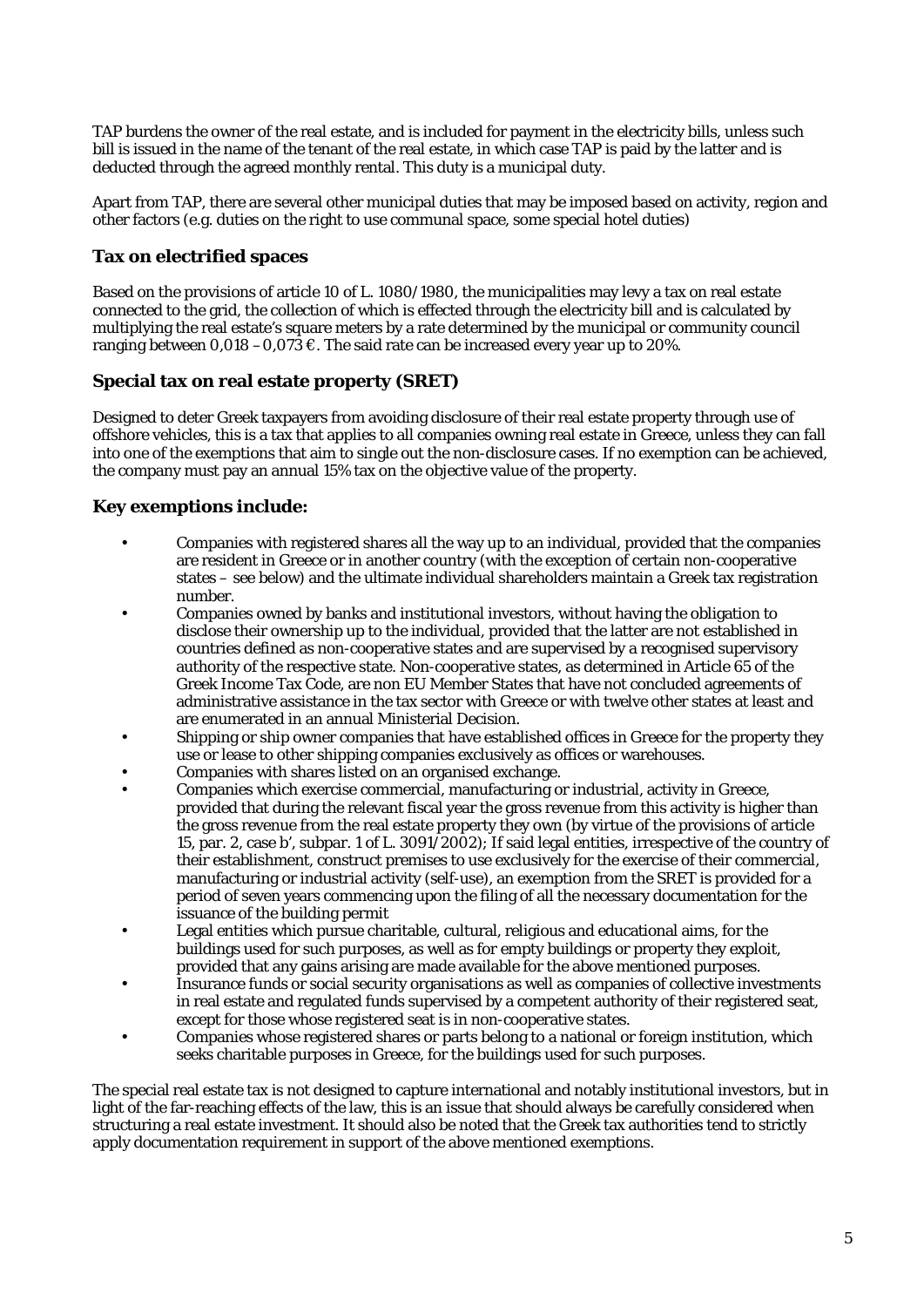# *Taxes on exit*

Gains from sale of real estate property are treated as part of the company's taxable profits and taxed at the normal income tax rate. However, the most common exit structure is again the share deal. In such deals, the extent to which buyers negotiate a reduction for latent capital gains tax really depends on the circumstances.

As the share deal is the most common exit structure, it should be noted that the transfer of non-listed shares in Greek companies by Greek entities is subject to a 29% income tax rate.

On the other hand, non-Greek legal entities that do not maintain a permanent establishment in Greece, as well as individuals that are tax resident in countries with which Greece has concluded a Double Tax Treaty are not subject to any Greek capital gains tax when selling shares in a Greek or foreign company that owns real estate property in Greece.

Plans to introduce a 15% capital gains tax on sale of real estate property (including shares in real estate-rich companies) has been deferred several times, although it is currently not clear if such tax will eventually be introduced.

## *Real Estate Investment Companies*

The Greek REIC law was introduced in December 1999 by L. 2778/1999. The initial version of the law was poorly adapted to the needs of the market, and no REICs were established. The Greek REIT law was amended a few years later. A further second amendment to the law, which lifts a number of restrictions (e.g., increases limitations on leverage, allows investments in real estate SPVs rather than only direct ownership of properties) has led to the establishment of more REICs, whilst the relevant market is still growing.

Considerable tax exemptions are the key advantage of the Greek REIC regime. Main exemptions are:

- Exemption from Real Estate Transfer Tax on acquisition of real estate property.
- Exemption from income tax (although substituted by an annual tax of approximately 0,7% over gross assets).
- The transfer of non-listed shares to a REIC is exempt from capital gain tax.
- Dividends distributed by a REIC are exempt from income tax.

REICs are not a flexible legal form, as they are subject to a number of regulatory restrictions, as well as an obligation to list their shares within  $2 + 2$  years from establishment. However, there is a growing interest and market for such type of institutional investors in real estate property.

# *Closing*

The above is by no means a full and complete outline of all possible tax issues that may arise in Greece. Special cases or arrangements, such as sale and leaseback contracts, complex financing arrangements, use of hedging instruments, may call for particular attention. That said, it is fair to say that investment through a well-leveraged Greek company owned in its turn by a parent in an appropriate EU jurisdiction is a very common structure for inbound real estate investments, and constitutes a good basis for structuring such investments within a difficult and, alas, ever changing tax environment.

# *How PwC can help*

PwC provides a number of real estate related services in Greece, including, among others:

- Tax advisory services
- Legal and tax due diligence on real estate property acquisition
- Financial, legal and tax due diligence on corporate vehicles
- Legal and tax support on acquisition contracts
- Local company establishment and ongoing accounting, tax compliance and secretarial services
- Individual tax compliance services
- Tax computations, including calculation of objective value and ENFIA cost